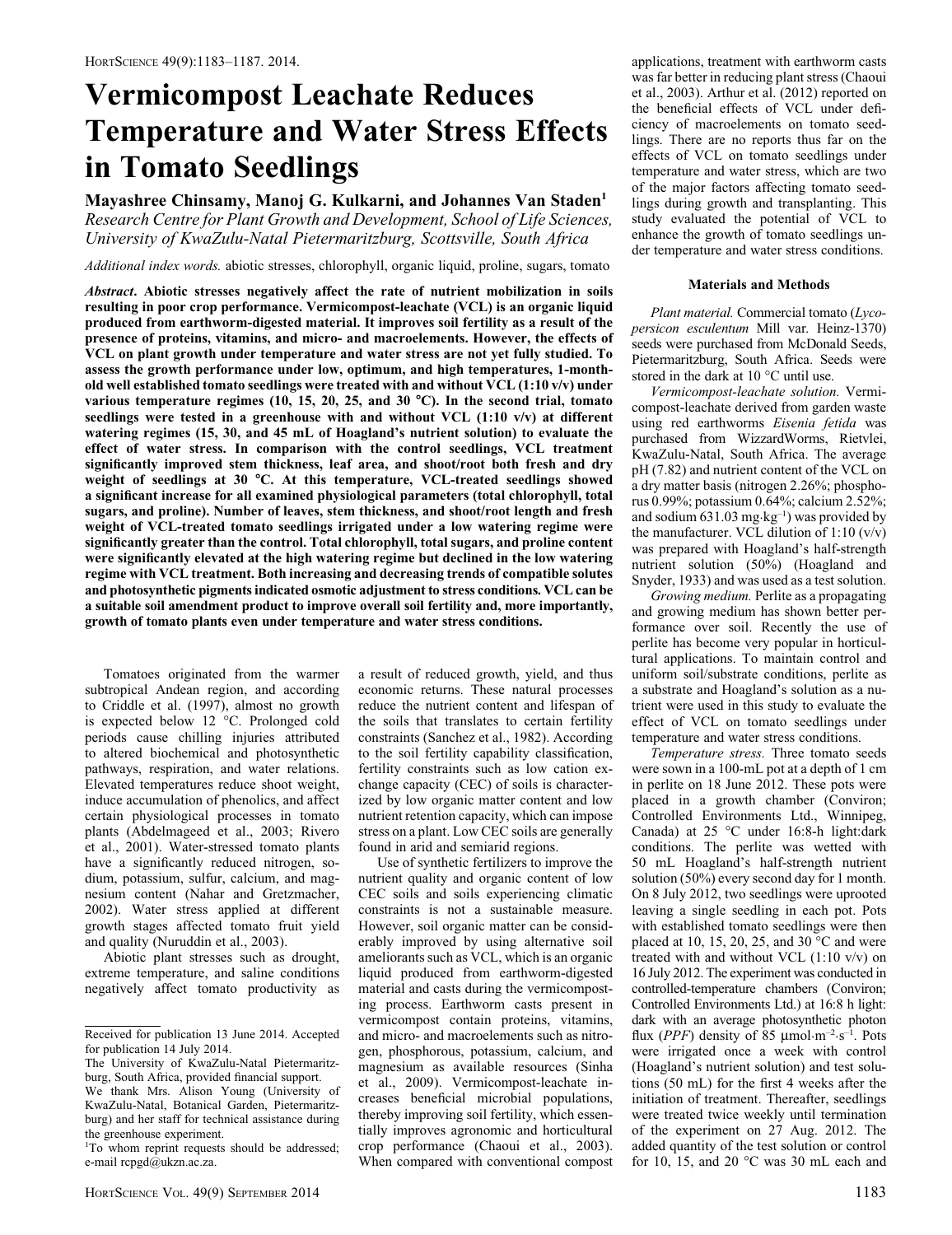50 mL for 25 and 30 °C each. The experiment had four replicates of five pots each (20 pots in total). Each pot consisted of a single tomato seedling. Morphological data of 20 plants, which included length and weight of shoot/root, stem thickness, number of leaves, and plant leaf area, were measured on 27 Aug. 2012 (10-week-old seedlings). Stem thickness and plant leaf area (without separating leaves) were measured using a vernier caliper and a leaf area meter (LI-3100; LI-COR Inc., Lincoln, NE), respectively. Subsequently, plant material was oven-dried at  $70 \pm 2$  °C for 72 h to determine dry weight.

Watering stress. The procedure of raising seedlings and period was similar to the temperature stress experiment. The only difference was that these seedlings were grown under greenhouse conditions with  $60\% \pm 5\%$ relative humidity at 22/15 °C day/night temperatures and an average PPF density of 450  $\mu$ mol·m<sup>-2</sup>·s<sup>-1</sup> (11-h daylength). On 16 July 2012, established tomato seedlings were treated with and without VCL  $(1:10 \text{ v/v})$  at varying volumes (15, 30, and 45 mL) of Hoagland's half-strength nutrient solution (50%). VCL 1:10 v/v was made up with Hoagland's half-strength nutrient solution (50%). After initiation of treatment, tomato seedlings were treated once a week for the first 4 weeks. Thereafter, seedlings were treated twice weekly until termination of the experiment on 27 Aug. 2012. The experiment had four replicates of five pots each (20 pots in total). The growth parameters were measured on 27 Aug. 2012 (10-week-old seedlings) as described in the temperature stress experiment.

Physiological parameters. Photosynthetic pigment (chlorophyll a, b, and total chlorophyll) content was extracted by homogenizing fresh leaf samples (5 g) of treated and control seedlings in 80% acetone (20 mL) using a homogenizer. The resultant solution was filtered through Whatman No. 1 filter paper using 80% acetone (10 mL) to rinse the residue on the filter paper. The volume of filtrate was adjusted to 50 mL using 80% acetone and the optical density measured at 645 and 663 nm with spectrophotometer (Varian Cary 50, Mulgrave, Australia). The chlorophyll pigment content (mg·g–1 tissue) was estimated using the following formulae:

Chlorophyll a  $(C_a) = [12.7 (A_{663}) - 2.69]$  $(A_{645})] \times$  Vol  $\times$  (0.001)  $\times$  W Chlorophyll b  $(C_b)$  = [22.9 (A<sub>645</sub>) – 4.68  $(A_{663})] \times$  Vol  $\times$  (0.001)  $\times$  W Total chlorophyll =  $[20.2 (A_{645}) + 8.02]$  $(A_{663})] \times$  Vol  $\times$  (0.001)  $\times$  W

where A is the absorbance, Vol is the total volume of filtrate, and W is the weight of the leaf material.

The proline content was determined with the sulfosalicylic acid method (Bates et al., 1973). Fresh leaf samples (0.4 g) were homogenized with 3% sulfosalicylic acid (5 mL) and boiled for 10 min. An aliquot of the resultant supernatant (2 mL) together

Table 1. Effect of vermicompost-leachate (1:10 v/v) on morphological growth parameters of tomato<br>seedlings (10 yields of different temperature resines ( $n = 5$ )  $\frac{z}{2}$  $(10 \text{ mod } 5)$ 

| Treatment                        | Leaf number      | Stem thickness (mm) | Plant leaf area $(cm2)$ |
|----------------------------------|------------------|---------------------|-------------------------|
| Untreated                        |                  |                     |                         |
| $10^{\circ}$ C                   | $4.7 \pm 0.1$ c  | $2.4 \pm 0.14$ d    | $39 \pm 3.5$ c          |
| $15^{\circ}$ C                   | $5.0 \pm 0.2$ bc | $3.3 \pm 0.15$ c    | $48 \pm 4.1$ c          |
| $20^{\circ}$ C                   | $5.9 \pm 0.3$ b  | $3.3 \pm 0.09$ c    | $56 \pm 5.9$ c          |
| $25^{\circ}$ C                   | $6.8 \pm 0.2$ a  | $3.7 \pm 0.10$ b    | $128 \pm 12.7$ a        |
| 30 °C                            | $6.6 \pm 0.2 a$  | $3.3 \pm 0.09$ c    | $65 \pm 8.5$ c          |
| VCL-treated $(1:10 \text{ v/v})$ |                  |                     |                         |
| $10^{\circ}$ C                   | $5.3 \pm 0.1$ bc | $3.3 \pm 0.15$ c    | $52 \pm 3.4$ c          |
| $15^{\circ}$ C                   | $5.7 \pm 0.1$ b  | $3.3 \pm 0.16$ c    | $59 \pm 3.8$ c          |
| $20^{\circ}$ C                   | $5.2 \pm 0.1$ bc | $3.1 \pm 0.05$ c    | $60 \pm 3.8$ c          |
| $25^{\circ}$ C                   | $6.4 \pm 0.3$ a  | $4.0 \pm 0.15$ a    | $128 \pm 17.4$ a        |
| 30 °C                            | $7.0 \pm 0.3$ a  | $3.8 \pm 0.12$ ab   | $101 \pm 10.1$ b        |
| $F$ -value                       | 14.73            | 14.51               | 14.90                   |
| $P$ value                        | < 0.001          | < 0.001             | < 0.001                 |

z Mean values (± SE) in each column with different letters are significantly different according to Duncan's multiple range test ( $P < 0.05$ ).

VCL = vermicompost-leachate.



Fig. 1. (A–F) Effect of vermicompost-leachate (1:10 v/v) on shoot and root growth parameters of tomato seedlings (10-week-old) grown under different temperature regimes (n = 5). Symbols ( $\pm$  sE) with different letters are significantly different according to Duncan's multiple range test ( $P < 0.05$ ).

with distilled water (2 mL), glacial acetic acid (2 mL), and 4 mL of acid-Ninhydrin (1.25 g Ninhydrin warmed in 30 mL glacial acetic acid and 20 mL 6 M phosphoric acid) was boiled for 60 min and thereafter cooled on ice to end the reaction. Toluene

(4 mL) was added to the cooled solution, which was vortexed and allowed to stand for 30 min at room temperature ( $\approx$ 23 °C). The optical density of the upper phase was measured at 520 nm using 1 mL toluene as the blank.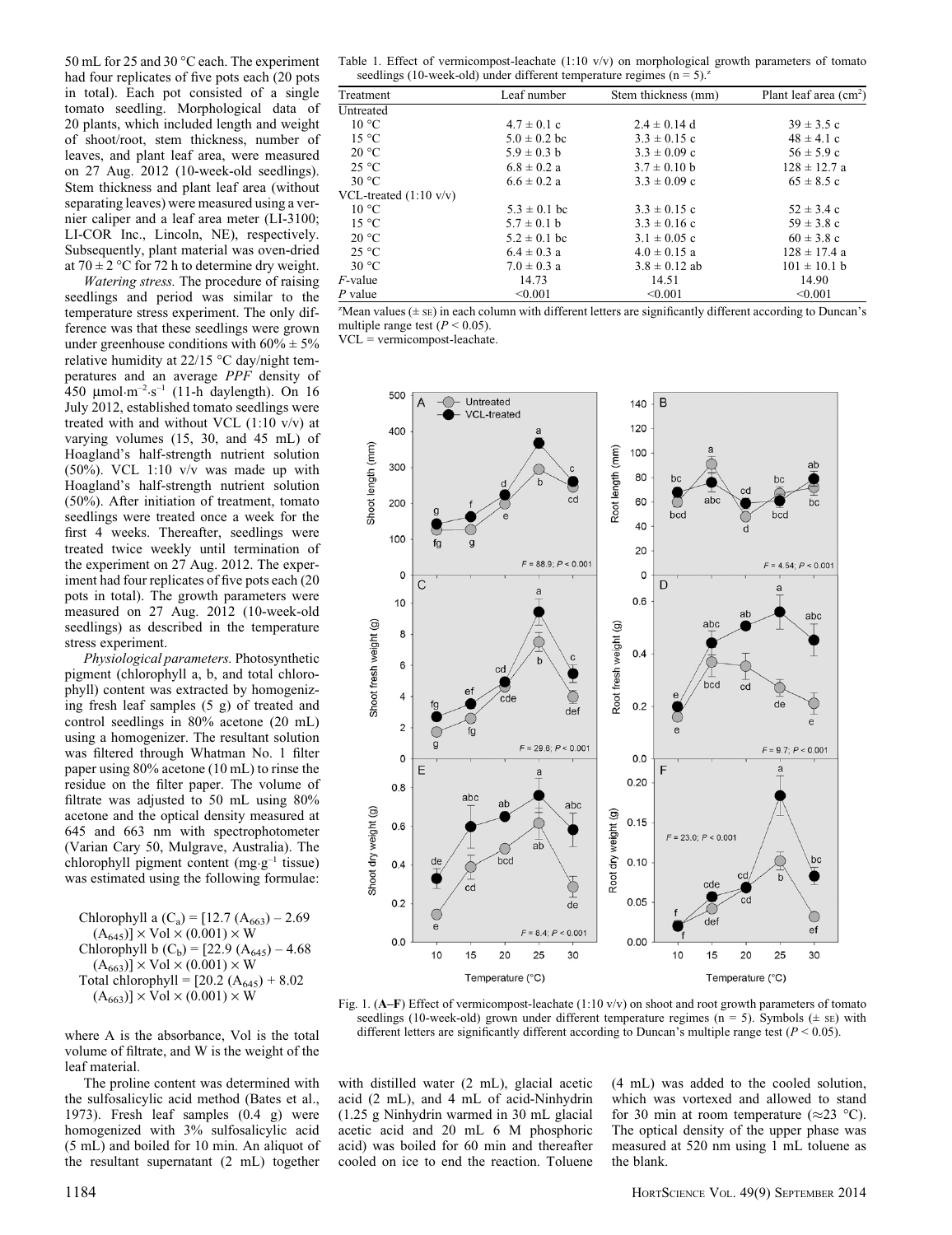Total soluble sugar content was determined using the anthrone method, where leaf sugars were extracted with 80% ethanol  $(4 \text{ mL})$  at 80 °C for 40 min followed by centrifugation at  $2000 \times g$  for 15 min (Men and Liu, 1995). The leaf sugar ethanol extract (0.1 mL) was reacted with 3 mL anthrone reagent [0.2 g anthrone in 100 mL  $H<sub>2</sub>SO<sub>4</sub>$ (1:0.4 v/v)] in a boiling water bath for 10 min. Total soluble sugar content was estimated by measuring the optical density of cooled samples at 625 nm.

Statistical analysis. One-way analysis of variance using GenStat statistical package for Windows (GenStat® 14th; VSN International, Hemel Hempstead, U.K.) was performed on all data sets. The mean values were separated using Duncan's multiple range test ( $P < 0.05$ ), as indicated by letters.

## Results

In treated and untreated tomato seedlings, more leaves developed as the temperature increased (Table 1). Stem thickness significantly increased in VCL-treated tomato seedlings at 10, 25, and 30  $^{\circ}$ C in comparison with the respective controls (Table 1). The largest plant leaf area was recorded at the optimum temperature  $(25 °C)$  for the control. The most significant difference in plant leaf area was recorded at 30 °C with VCL-treated seedlings having 36% greater leaf area than the control (Table 1).

At the optimum temperature  $(25 \text{ °C}),$ shoot length and fresh weight were significantly increased in VCL-treated seedlings when compared with the control seedlings (Figs. 1A and 1C). A similar trend was observed for root fresh and dry weight (Figs. 1D and F). At 30  $\degree$ C, fresh and dry weights of VCL-treated tomato seedling shoots (Figs. 1C and 1E) and roots (Figs. 1D and 1F) were significantly higher than the controls. The most significant increase in chlorophyll a, b, and total chlorophyll in VCL-treated tomato seedlings was recorded at 30  $^{\circ}$ C (Fig. 2A–C) compared with the respective control. This temperature (30  $^{\circ}$ C) also showed significant increase in total soluble sugars (Fig. 2D). Vermicompost-leachate-treated seedlings accumulated significantly higher amounts of proline at 10, 20, 25, and 30  $^{\circ}$ C (Fig. 2E). At 15 °C there was a nonsignificant increase in proline content.

Total number of leaves, plant leaf area, and stem thickness of VCL-treated seedlings supplied with 30 mL Hoagland's nutrient solution were significantly higher than the respective controls (Table 2). At a low watering regime (15 mL Hoagland's nutrient solution), VCL treatment showed significantly greater shoot/root length (Fig. 3A–B) and fresh weight (Fig. 3C–D). Most of the morphological growth parameters examined at 30 and 45 mL of watering regime exhibited higher values for VCL-treated seedling with the only exception being the root length (Fig. 3B). These results were significantly different from the controls. Vermicompost-leachate application significantly reduced all photosynthetic



Fig. 2. (A–E) Effect of vermicompost-leachate (1:10 v/v) on physiological parameters of tomato seedlings (10-week-old) grown under different temperature regimes  $(n = 3)$ . Bars  $(\pm \text{ se})$  with different letters are significantly different according to Duncan's multiple range test ( $P < 0.05$ ).

Table 2. Effect of vermicompost-leachate  $(1:10 \text{ v/v})$  on morphological growth parameters of tomato seedlings (10-week-old) under different watering regimes  $(n = 5)^2$ .

| Treatment                        | Leaf number       | Stem thickness (mm) | Plant leaf area $(cm2)$ |
|----------------------------------|-------------------|---------------------|-------------------------|
| Untreated                        |                   |                     |                         |
| 15 mL water                      | $7.8 \pm 0.13$ d  | $1.3 \pm 0.082$ d   | $13 \pm 4 e$            |
| 30 mL water                      | $10.9 \pm 0.25$ b | $1.7 \pm 0.100$ c   | $22 \pm 2$ cd           |
| 45 mL water                      | $12.2 \pm 0.22$ a | $1.6 \pm 0.090$ c   | $28 \pm 2$ bc           |
| VCL-treated $(1:10 \text{ v/v})$ |                   |                     |                         |
| 15 mL water                      | $9.8 \pm 0.15$ c  | $1.9 \pm 0.114$ c   | $17 \pm 1$ de           |
| 30 mL water                      | $12.2 \pm 0.40$ a | $2.4 \pm 0.100$ b   | $35 \pm 3$ ab           |
| 45 mL water                      | $13 \pm 0.31$ a   | $2.9 \pm 0.199$ a   | $39 \pm 3$ a            |
| $F$ -value                       | 49.7              | 20.15               | 12.3                    |
| $P$ value                        | < 0.001           | < 0.001             | < 0.001                 |

 $z$ Hoagland's nutrient solution (50%) was used for watering. Mean values ( $\pm$  sE) in each column with different letters are significantly different according to Duncan's multiple range test ( $P < 0.05$ ). VCL = vermicompost-leachate.

pigment contents at the 15-mL watering regime (Fig. 4A–C). However, this trend was reversed with increasing supply of water. Both total soluble sugars and proline content of control seedlings at 15-mL watering regime were  $\approx 70\%$  more than that of the VCL-treated tomato seedlings (Fig. 4D–E). In general, compatible solute content of treated and untreated tomato seedlings was significantly reduced with 30 and 45 mL water supply.

## Discussion

Most of the morphological parameters of VCL-treated tomato seedlings were not only markedly enhanced at optimum temperature (25 °C), but under high temperature (30 °C) also exhibited significant improvement (Table 1; Fig. 1). At lower temperatures (10, 15, and 20  $^{\circ}$ C), although VCL promoted several growth parameters of a tomato seedling, this improvement did not differ significantly with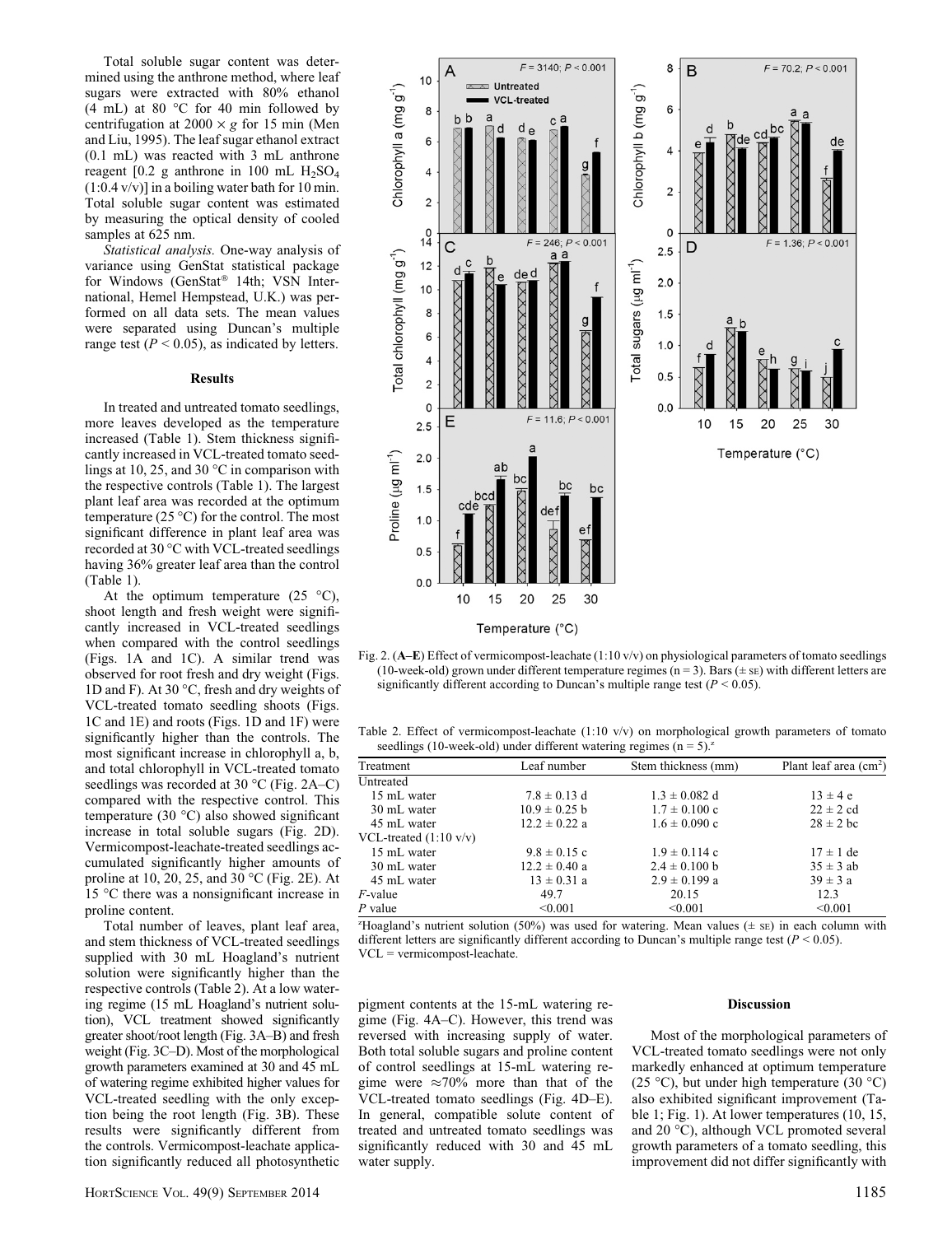

Fig. 3. (A–F) Effect of vermicompost-leachate (1:10 v/v) on shoot and root growth parameters of tomato seedlings (10-week-old) grown under different watering regimes. Hoagland's nutrient solution (50%) was used for watering  $(n = 5)$ . Symbols  $(\pm \text{ se})$  with different letters are significantly different according to Duncan's multiple range test ( $P < 0.05$ ).

the respective controls. Van der Ploeg and Heuvelink (2005) reported that suboptimal temperatures (19 to 20 °C) produced shortened shoots and significantly affected various developmental and growth characteristics in tomato. Transgenic maize plants were found to be more drought-tolerant as a result of increased chlorophyll content (Cramer et al., 2011). An increase in chlorophyll a, b, total chlorophyll, and total sugar content in VCL-treated tomato seedlings under high temperature stress  $(30 °C)$  may have induced a similar tolerance effect.

Abiotic stresses such as declining water resources and extreme temperatures can reduce overall plant growth, development, and yield. In the case of water stress, reduced water uptake at initial growth stages will hamper the ability of water distribution at later stages. If water stress precedes inhibition of photosynthesis, the plant's ability to accumulate solutes to increase water potential gradient is also hindered (Cramer et al., 2011). Under such conditions there is the added risk of reactive oxygen species causing oxidative stress. Alternatively, established plants generally accumulate compatible solutes and close their stomata to create a low water potential and prevent water loss during water stress conditions (Skirycz and Inzé, 2010). Osmotic adjustment by the accumulation of solutes is necessary to lower the risk of osmotic and oxidative stress. Water-stressed tomato seedlings were previously shown to have increased concentrations of compatible solutes such as sucrose, glucose, fructose, and proline in the fruit and leaves (Nahar and Gretzmacher, 2002). In this study, a similar growth response and osmotic adjustment in untreated water-stressed (15 mL) tomato seedlings was detected (Figs. 3 and 4). Photosynthetic pigments and compatible solute contents were significantly reduced in VCL-treated tomato seedlings at 15 mL, indicating an induced tolerance mechanism resulting from the addition of VCL. Physiological parameters were reduced within the range of those found in more favorable conditions as observed for 30-mL supply of nutrient solution (Fig. 4). The significant results of the water stress experiment demonstrate the

possibility of using less water resources to produce a quality crop.

Similarly, the constant supply of VCL improved various morphological characters including leaf area and shoot/root biomass, enabling VCL-treated tomato seedlings to perform better (Table 2; Fig. 3). Stem thickness of VCL-treated tomato seedlings under different temperatures (10, 25, and 30  $^{\circ}$ C) and at 30-mL watering regime was also better. This finding is in accordance with Oliva-Llaven et al. (2010), where daily foliar application of worm-bed leachate produced thicker stems in tomato plants. Stem thickness is a good indicator of plant sturdiness and also important in improving the carrying capacity of crop during fruiting.

Garcia et al. (2007) reported that the supply of optimum nitrogen can promote drought tolerance in tomato plants by reducing cell membrane damage and improving osmoregulation in the plant. León-Anzueto et al.  $(2011)$ quantified the total nitrogen content of vermicompost and worm-bed leachate to be 132 mg·kg<sup>-1</sup> and 15.3 g·L<sup>-1</sup>, respectively. The availability of nitrogen (2.26%), phosphorus (0.99%), potassium (0.64%), calcium (2.52%), and sodium  $(631.03 \text{ mg} \cdot \text{kg}^{-1})$  in the VCL and its addition to the Hoagland's nutrient solution may have contributed to some of the positive results observed in this study. Bacteria present in vermicompost have plant growth-promoting effects that aid in nitrogen fixation, solubilization of nutrients, and production of growth hormones (Azarmi et al., 2008). Tomati et al. (1988) reported increased root growth and biomass as well as improved nitrogen assimilation using vermicompost.

This study clearly demonstrates the growth-enhancing effects of VCL on tomato seedlings under high temperature and water stress conditions. Vermicompost-leachate exhibited better growth performance of tomato seedling under supraoptimal than at suboptimal temperatures. The significant results of the water stress experiment suggest the possibility of using less water resources to produce quality crops. Vermicompost-leachate was shown to be a suitable soil amendment alternative that can significantly improve overall crop performance under abiotic stresses. More importantly, VCL is organic and therefore can be used as an environment-friendly fertilizer supplement.

#### Literature Cited

- Abdelmageed, A., N. Gruda, and B. Geyer. 2003. Effect of high temperature and heat shock on tomato (Lycopersicon esculentum Mill.) genotypes under controlled conditions. Conf. Intl. Agr. Res. Dev. 8–10 Oct., Göttingen, Germany. p. 1–7.
- Arthur, G.D., A.O. Aremu, M.G. Kulkarni, and J. Van Staden. 2012. Vermicompost leachate alleviates deficiency of phosphorus and potassium in tomato seedlings. HortScience 47:1304–1307.
- Azarmi, R., M.T. Giglou, and R.D. Taleshmikail. 2008. Influence of vermicompost on soil chemical and physical properties in tomato (Lycopersicon esculentum) field. Afr. J. Biotechnol. 7:2397–2401.

1186 HORTSCIENCE VOL. 49(9) SEPTEMBER 2014